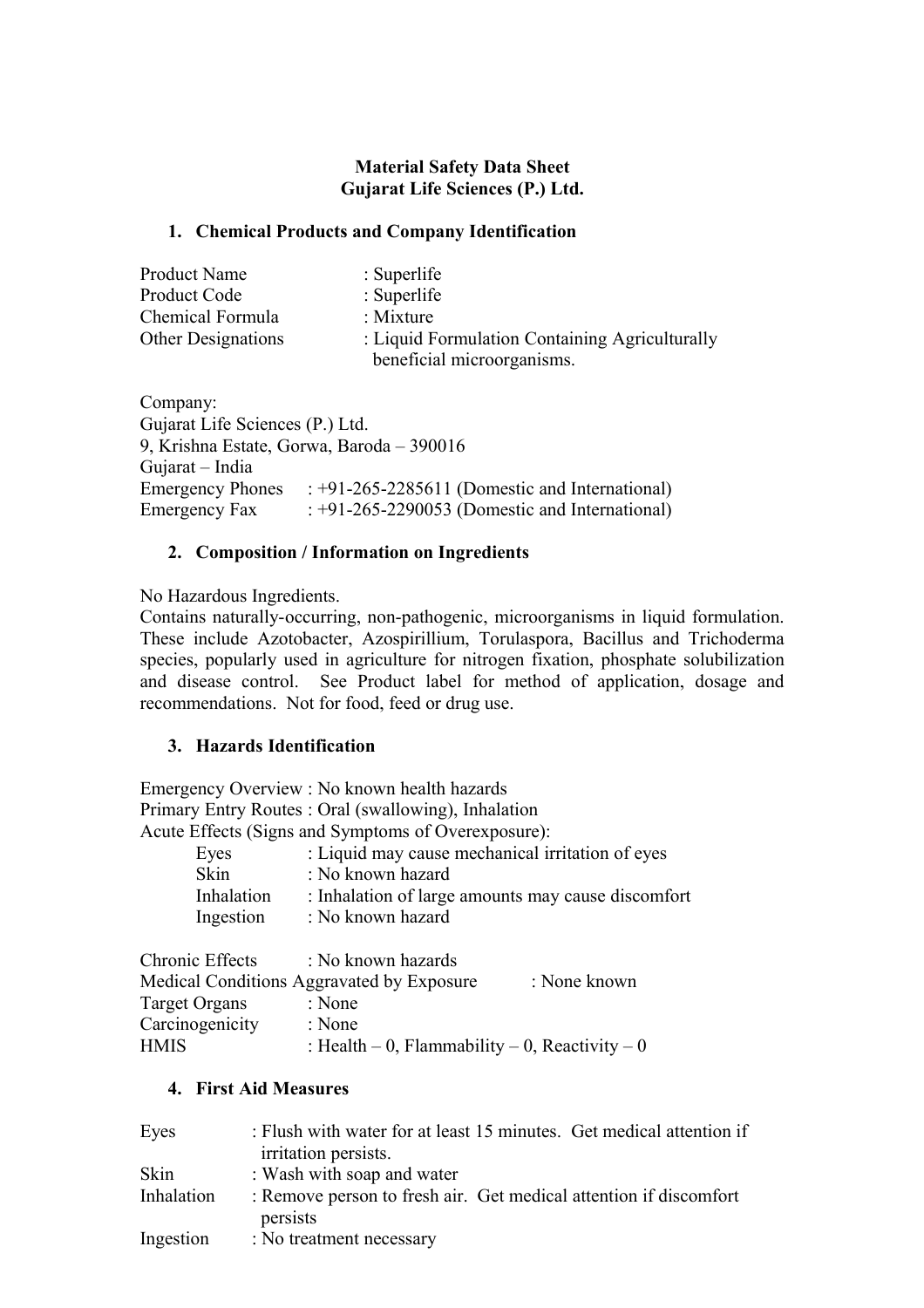# **5. Fire Fighting Measures**

| <b>Flash Point</b><br>Auto ignition Temperature<br><b>Explosive Limits</b><br><b>Extinguishing Media</b><br>Unusual Fire or Explosive Hazards<br>Fire Fighting Instructions | : None<br>: Not Applicable<br>: LEL: Not Applicable<br><b>UEL: Not Applicable</b><br>: Use media suitable for<br>surrounding fire<br>: Not Known<br>: No special requirement |
|-----------------------------------------------------------------------------------------------------------------------------------------------------------------------------|------------------------------------------------------------------------------------------------------------------------------------------------------------------------------|
| <b>6. Accidental Release Measures</b>                                                                                                                                       |                                                                                                                                                                              |
| Large Spill / Leak Procedure<br>Small Spills                                                                                                                                | : Contain spill and recover for use<br>or disposal<br>: Flush area with water                                                                                                |
| <b>Storage and handling</b><br>7.                                                                                                                                           |                                                                                                                                                                              |
| <b>Storage Requirements</b>                                                                                                                                                 | : Store in original container in<br>clean, cool and dry place. Use<br>before expiration date printed on<br>package                                                           |
| <b>Handling Precautions</b>                                                                                                                                                 | : No special handling requirements.<br>Follow normal hygienic and<br>housekeeping standards for<br>agricultural products                                                     |
| <b>Exposure Control / Personal Protection</b><br>8.                                                                                                                         |                                                                                                                                                                              |

| Ventilation                     | : Special ventilation is not required |
|---------------------------------|---------------------------------------|
| Protective Clothing / Equipment | : No special requirement              |
| Respirator                      | : Not required                        |
| <b>Contaminated Equipment</b>   | : Clean with soap and water           |
| Comments                        | : Practice general personal hygiene   |
|                                 | after using this product. Wash        |
|                                 | hands with soap and water before      |
|                                 | eating, drinking or smoking.          |

## **9. Physical and Chemical Properties**

| <b>Physical State</b> | $:$ Liquid                  |
|-----------------------|-----------------------------|
| Colour                | : Pale Yellow (Translucent) |
| Odour                 | $:$ Mild                    |
| Water Solubility      | : Soluble                   |
| % Volatile volume     | : Not determined            |
| Specific Gravity      | $\div 1$                    |
| Vapour Pressure       | : Not determined            |
| Vapour Density        | : Not determined            |
| pH                    | $: 6.5 - 7.0$               |
| <b>Melting Point</b>  | : Not Determined            |
| <b>Boiling Point</b>  | : $100^{\circ}$ C           |
| Freezing Point        | :4°C                        |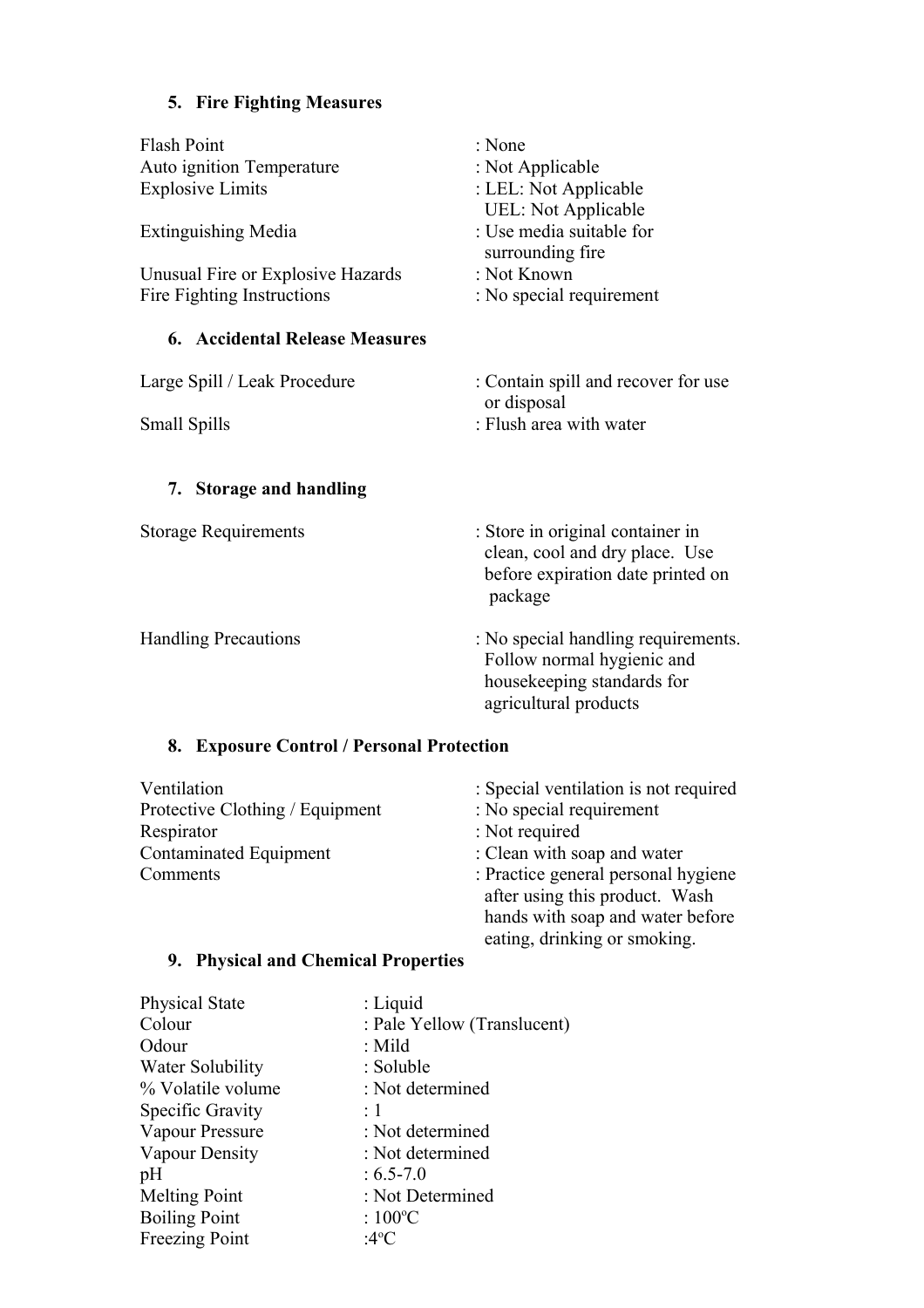## **10. Stability and Reactivity**

| Stability                           | : Stable                          |
|-------------------------------------|-----------------------------------|
| Conditions to avoid                 | : None                            |
| Hazardous Polymerization            | $\therefore$ Will not occur       |
| Chemical Incompatibilities          | : Avoid contact with any chemical |
| Hazardous products of decomposition | : None                            |

#### **11. Toxicological Information**

| Eye Effects / Eye Irritation    | : Non-irritating        |
|---------------------------------|-------------------------|
| <b>Acute Oral Effects</b>       | : None                  |
| <b>Acute Inhalation Effects</b> | : None                  |
| <b>Acute Dermal Effects</b>     | : None                  |
| Skin Irritation                 | : Non-irritating        |
| <b>Skin Sensitization</b>       | : Not a skin sensitizer |

## **12. Ecological Information**

The product contains non-pathogenic bacterial strains that occur naturally in soil and is biodegradable.

#### **13. Disposal Consideration**

Disposal: Small amounts of the product which cannot be used according to the label instructions may be disposed off in a landfill

RCRA Waste Status: This product is not regulated as a hazardous waste. State and local regulation may affect the disposal of its product. Consult your state, local or provincial environmental agency for disposal of waste other than by use accordingly to instructions.

#### **14. Transport Information**

|              | Transportation Data : This product is not regulated as a hazardous material for all |
|--------------|-------------------------------------------------------------------------------------|
|              | modes of transportation                                                             |
| Hazard Class | : Not Applicable                                                                    |
| ID No        | : Not Applicable                                                                    |

#### **15. Regulatory Information**

| <b>TSCA</b>                       | : All components of this product are |
|-----------------------------------|--------------------------------------|
|                                   | listed on TSCA Inventory             |
| <b>SARA Section 313</b>           | : Contains no reportable components  |
| <b>OSHA Hazard Classification</b> | : Non Hazardous                      |
| Proposition 65                    | : Contains no components subject to  |
|                                   | warning requirement                  |

WHMIS / Controlled Products Regulations : This products has been classified in accordance with the hazard criteria of the CPR and this MSDS contains all of the information required by the CPR